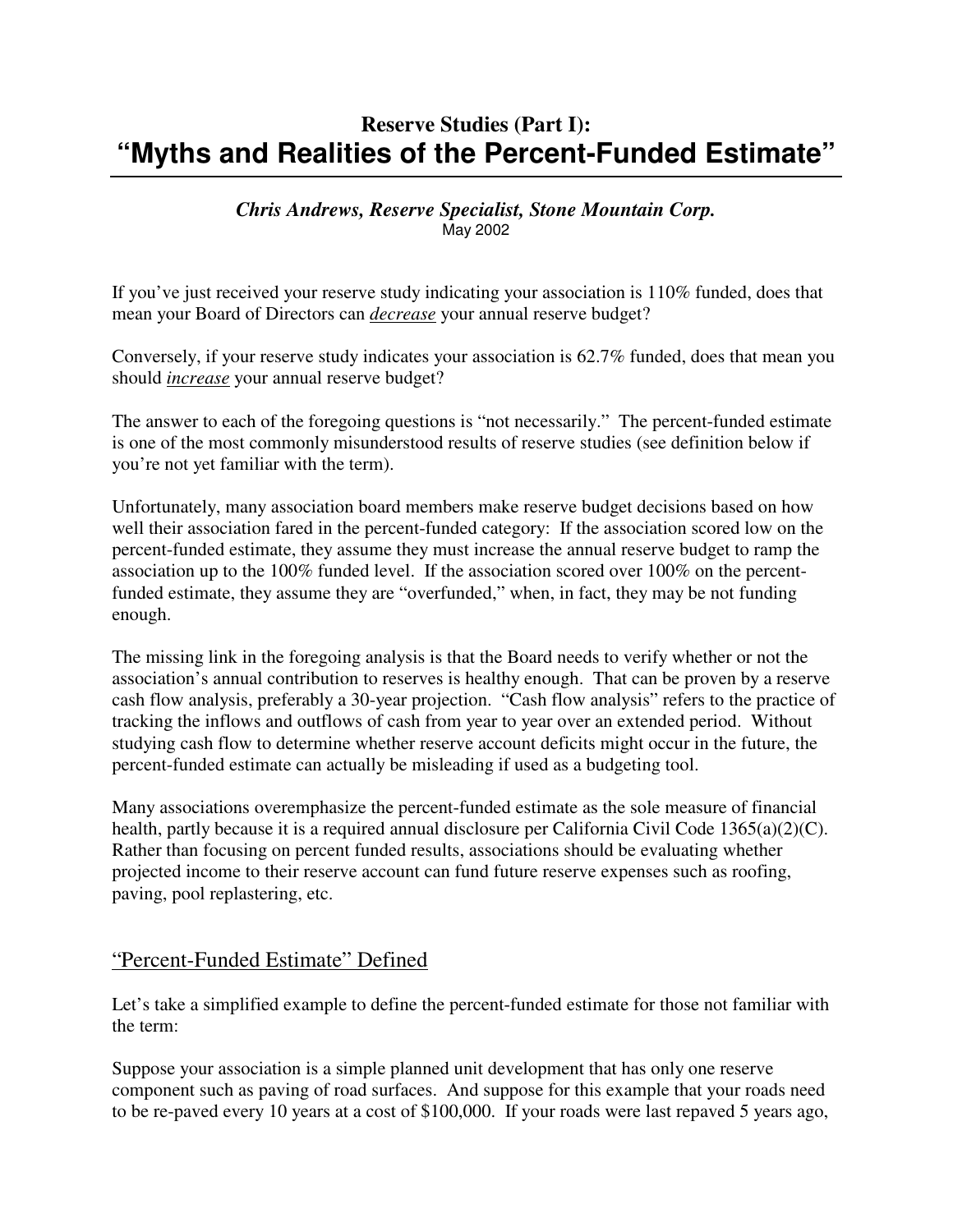you should theoretically have one half of \$100,000 (ignoring inflation for now), or \$50,000 in reserve at this point in time.

If your association currently has \$50,000 in reserves at that point, it would indeed be 100% funded for the depreciation that has occurred to date. So, we see that the Percent Funded Estimate is defined as:

(Amount of money in Reserve Account)

(Total depreciation to-date of the association's capital assets)

And "depreciation" is simply a measure, in dollars, of how much of an asset (roof, pool, paving, etc.) has been "used up" since it was new.

# Examples of Percent-Funded Estimate "Contradictions"

Now, let us suppose your association only has \$30,000 in reserve. The reserve study would indicate the association's reserve account is only  $60\%$  funded  $(\$30,000/\$50,000) = 60\%$ .

Is the association "underfunded?" Yes, by the standard definition.

However, just because your association clocks in at 60% funded, that doesn't justify setting off alarm bells! Before doing so, we first need to look at reserve cash flow.

Suppose, upon evaluating the association's current and projected reserve budget, we find the association plans to budget \$15,000 per year to reserves. When that \$15,000 annual funding is modeled in a cash flow analysis, it would show that the association will actually have \$105,000 in five years (\$30,000 reserve balance saved during the first 5 years) plus (5 years X \$15,000). This will be more than enough reserve cash to pay for the \$100,000 re-paving costs.

A reserve cash flow analysis would actually recommend that a \$14,000 per year reserve budget will be sufficient to fund the future repaving. (Note that after-tax interest earnings on reserve cash is not included in this basic example). So even though the association's reserve account is 60% funded, the cash flow analysis would indicate that your current level of reserve funding was actually slightly excessive. In other words: No cause for alarm in spite of a percent-funded estimate that is shy of 100%.

If we take the prior example to the other extreme, let's assume during the prior 5 years, the board members had been generously funding to reserves each year. Thankfully, the association has \$60,000 in reserve and the paving is 5 years old. The association would therefore be 120% funded (\$60,000 reserves/\$50,000 required). Yet if the current Board is funding to reserves at \$7,000 per year, they're only going to add \$35,000 to their reserve account during the last 5 years of life of the paving, leaving them with just \$95,000 to try to buy a \$100,000 paving job.

In the foregoing case, a 120% percent-funded estimate from the reserve study could conceivably coax board members into being unnecessarily complacent with their reserve budget such that future boards would be saddled with a reserve shortfall.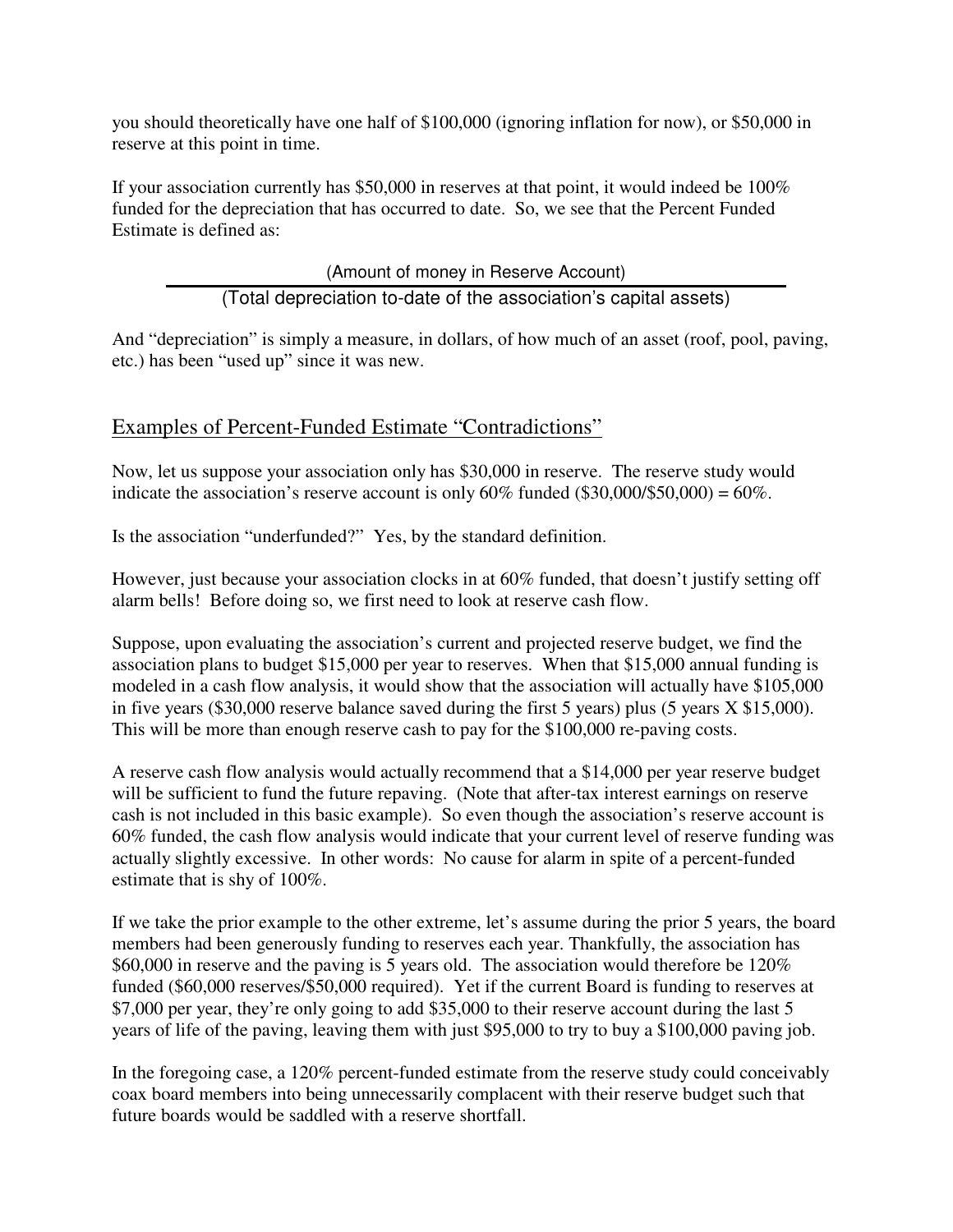The ultimate example demonstrating how the percent-funded estimate can be misleading is if our sample association had just repaved their streets yesterday and had spent all their money to do so, leaving \$0.00 in the reserve account. A reserve study would indicate that they're 0% percent funded at that point in time. In this case, a 0% funded figure is meaningless as a measure of financial health because all their cash is now invested in the paving that has only depreciated for one day. In fact, after completing the paving work, the association is actually in very good financial health because they won't have another reserve expense for 10 more years and the main reserve expense item has just been completely paid for.

### How soon the funds will be needed is a factor…

A key factor in determining whether a low percent-funded estimate should set off alarm bells is how near is the "day of reckoning" when those funds will be needed. Using our paving example, suppose the reserve study is done in the ninth year of the 10-year paving cycle, showing the association is 33% funded (\$30,000 in reserve for \$90,000 of "depreciation-to-date" on a \$100,000 paving job). Since there is only one year remaining to fund the remaining \$70,000, it is very likely that the percent-funded estimate is indeed cause for concern. Unless the Board wants to impose a steep increase in regular monthly assessments, the members of this association are probably going to be hit with a substantial special assessment.

However, suppose the reserve study is done after the first year of the 10-year paving cycle and the association has absolutely nothing in their reserve account. The association would be 0% funded (\$0.00 in reserves to offset one-tenth depreciation of a \$100,000 future paving job). Indeed, the 0% funding estimate shows the board has been complacent, or even negligent. Yet it isn't necessarily cause for alarm, provided the board takes corrective action and uses the 9 remaining years to "catch up" for the prior year's improper funding.

Keep in mind, however, the foregoing example isn't meant to encourage skipping a year of reserve funding! Uneven reserve funding doesn't fairly distribute the costs of depreciation over all owners for those 10 years. Some owners who move out may avoid paying for the depreciation that occurred during their stay, while new owners who move in have to foot the bill! Unfortunately, this happens in many associations.

Having a reserve study that accurately determines the correct annual reserve funding – and having a Board that consistently follows the reserve funding plans specified in the reserve study – results in the most equitable distribution of the burden of depreciation over all owners.

In summary, once you think of the percent-funded estimate as a snapshot of the strength of your reserves relative to depreciation of your reserve assets (roof, pool, paving, etc.), then you'll see that it is not a forward-looking measure. Rather, it is as if you are looking in a rear-view mirror to evaluate how diligent prior board members have been in setting aside sufficient reserve funds.

However, in order to determine your next year's reserve budget, you'll need to be looking forward. Evaluating anticipated future reserve income against future reserve expenses, otherwise known as cash flow analysis, is a good start. Once your association has a diligently-prepared 30